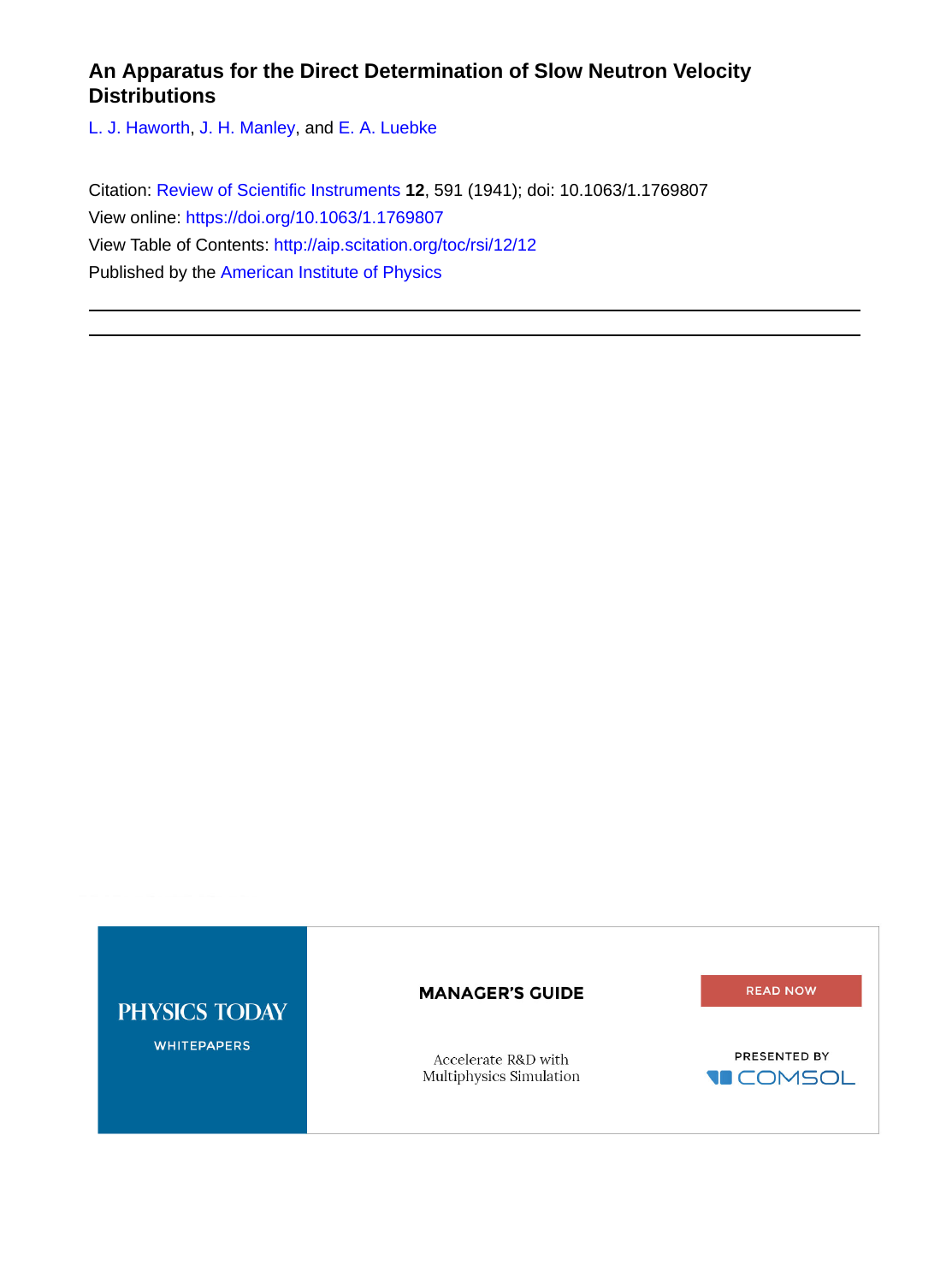## **An Apparatus for the Direct Determination of Slow Neutron Velocity Distributions**

L. J. HAWORTH,\* J. H. MANLEY, AND E. A. LUEBKE \* *Department of Physics, University of Illinois, Urbana, Illinois*  (Received August 18, 1941)

Apparatus is described by means of which a modulated source of slow neutrons is produced and their intensity determined as a function of time. The deuteron beam of a high voltage tube is deflected by a modulated electrostatic field in such a way as to produce square bursts of fast neutrons of any desired length. After being slowed by hydrogenous material a selected beam of neutrons falls on a suitable detector at a measured distance from the source. Pulses from the detector are impressed on an oscilloscope screen, together with a sharply defined time scale and photographic records made. The time analysis of the neutron distribution is then made by a numerical count of the neutron pulses as a function of the time interval in which they occur.

METHODS for the direct determination of slow neutron velocity distributions are of extreme usefulness in determining the energy dependence of neutron reactions, particularly those involving resonance phenomena. Several investigators<sup>1-4</sup> have described such apparatus, that of Rasetti, Segre, Fink, Dunning and Mitchell<sup>1</sup> being mechanical in nature, the others electrical. In each of the latter a burst of fast neutrons is created by allowing a beam of high energy nuclear particles to fall briefly on a target of suitable material. The neutrons are then slowed down by paraffin or other hydrogenous material and a selected beam is allowed to fall upon a detector at a measured distance from the source. Some method is incorporated for the determination of the number of neutrons reaching the detector in selected time intervals following the burst, the time intervals chosen being as short as is consistent with the neutron intensity available.

Alvarez<sup>2</sup> produced bursts of neutrons by modulating the oscillator voltage supply of a cyclotron with 60 or 120 cycle a.c., thus confining target current to a small part of the cycle. The counting interval was selected by a coincidence circuit rendered sensitive over any desired part of the cycle, the time being selected by a phase changing device.

Baker and Bacher3 modulated the cyclotron

source, producing better defined neutron bursts, and recorded the delayed neutrons by modulating the pulse amplifier in such a manner as to confine its output to the desired time interval.

Fertel, Gibbs, Moon, Thomson, and Wynn-Williams4 (FGMTW) used a Cockcroft-Walton type linear accelerator and the D-D reaction, modulating the ion source. The time distributions of neutron intensities were obtained by photographing the screen of a cathode-ray oscilloscope with linear sweep on which the neutron pulses were impressed.

The following is a description of the application to the Illinois linear accelerator (see the preceding paper) of a method, similar to that of FGMTW, in which an attempt has been made to extend the accuracy and resolving power of the method to the farthest limit practicable with the available neutron intensity.



FIG. 1. Schematic diagram of apparatus.

4 Fertel, Gibbs, Moon, Thomson, and Wynn-Williams, Proc. Roy. Soc. 175, 316 (1940).

<sup>\*</sup> Present address: Radiation Laboratory, Massachusetts

<sup>&</sup>lt;sup>1</sup> Rasetti, Segrè, Fink, Dunning, and Mitchell, Phys.<br>Rev. **49**, 104 (1936). <sup>2</sup> L. W. Alvarez, Phys. Rev. 54, 609 (1938). <sup>3</sup> C. P. Baker and R. F. Bacher, Phys. Rev. 59, 332

<sup>(1941).</sup>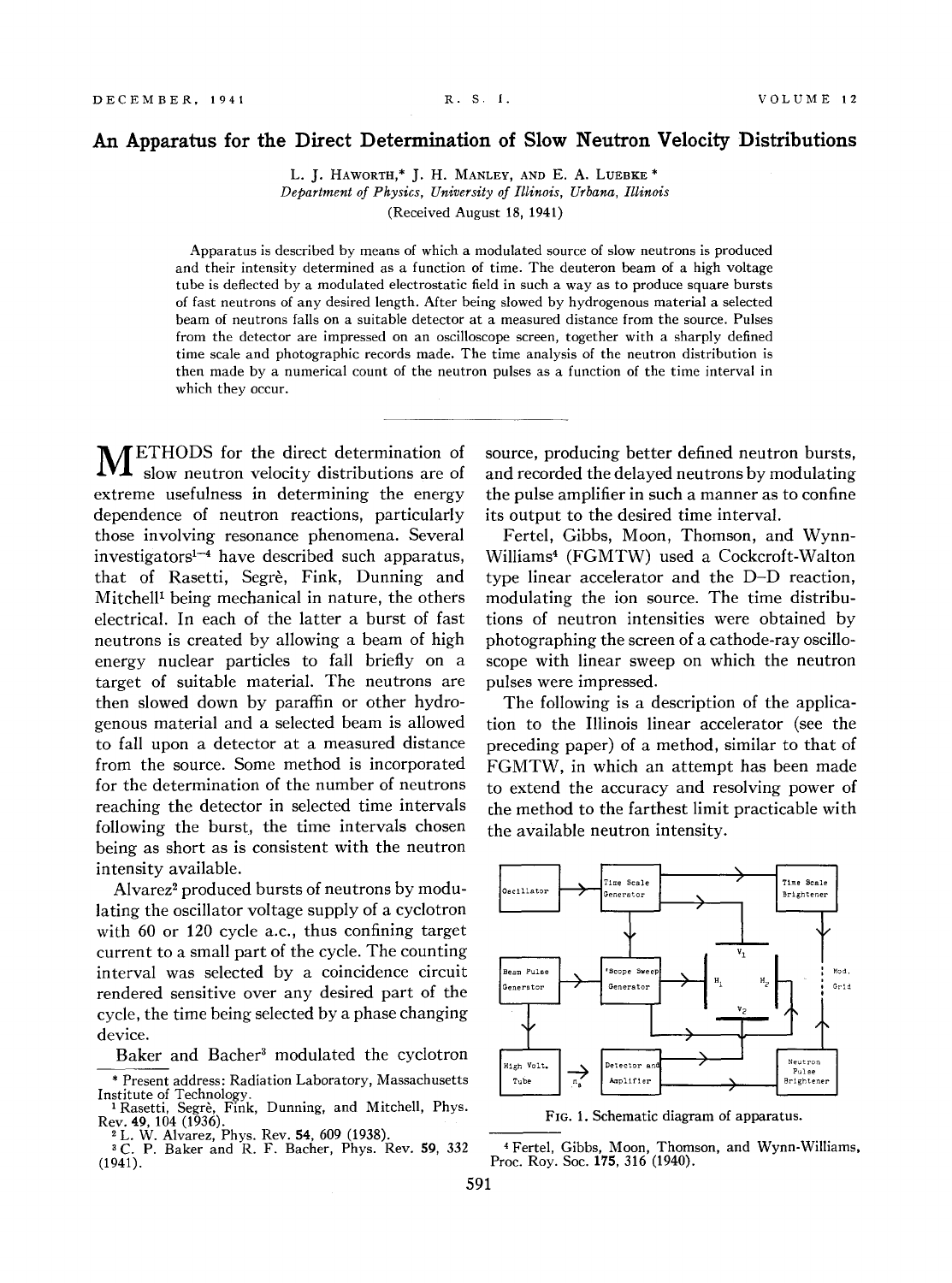

FIG. 2. Detailed circuit diagram. Filter networks are omitted for the sake of simplicity. Binding posts  $A_1$  and  $A_2$  are used when triggering the sweep circuit externally. See text.

## APPARATUS

The electrical circuits are shown schematically in Fig. 1 and diagrammed in detail in Fig. 2.

**In** general the deuteron beam is deflected away from the heavy ice target and onto a tungsten plate  $W$  by a potential difference of several hundred volts between plates E, and E*2•* At periodic intervals this potential is removed by a square pulse of controllable length developed in the deuteron "beam pulse" generator, thus allowing the beam to strike the target and produce a "square" burst of fast neutrons. This circuit is tripped by pulses from a trigger circuit forming an integral part of the oscillographic sweep generator, which thus determines the cyclical frequency of events. A master frequency, several times that of the neutron bursts, is generated in the stabilized audio-oscillator which serves to trip the time signal generator. The latter impresses linear time scale markings on the osciIIoscope trace and also furnishes synchronizing pulses to the sweep circuit. The frequency of the master oscillator is chosen so that the time intervals marked on the oscilloscope are those into which it is desired to subdivide the neutron pulses being observed.

Neutron pulses produced in the detector are amplified by the appropriate circuits and impressed on the thyratron pulse sharpener which passes them on to the oscilloscope, The intensity of the pulse traces is increased by the "brightening" circuit so that they produce a photographic density comparable to that of the continuous baseline.

**In** the photographic record thus obtained each pulse is shown as a vertical line, lying in the interval corresponding to the time at which the pulse is delivered by the amplifier. (For a consideration of possible delays up to this point, see Discussion.)

The recording circuits, etc, are described in detail below, The sweep generator and the time scale circuit have been described previously by one of us  $(L,I,H^5)$  but brief descriptions are given here for completeness.

<sup>6</sup> L. J. Haworth, Rev. Sci. lnst. 12,478 (1941).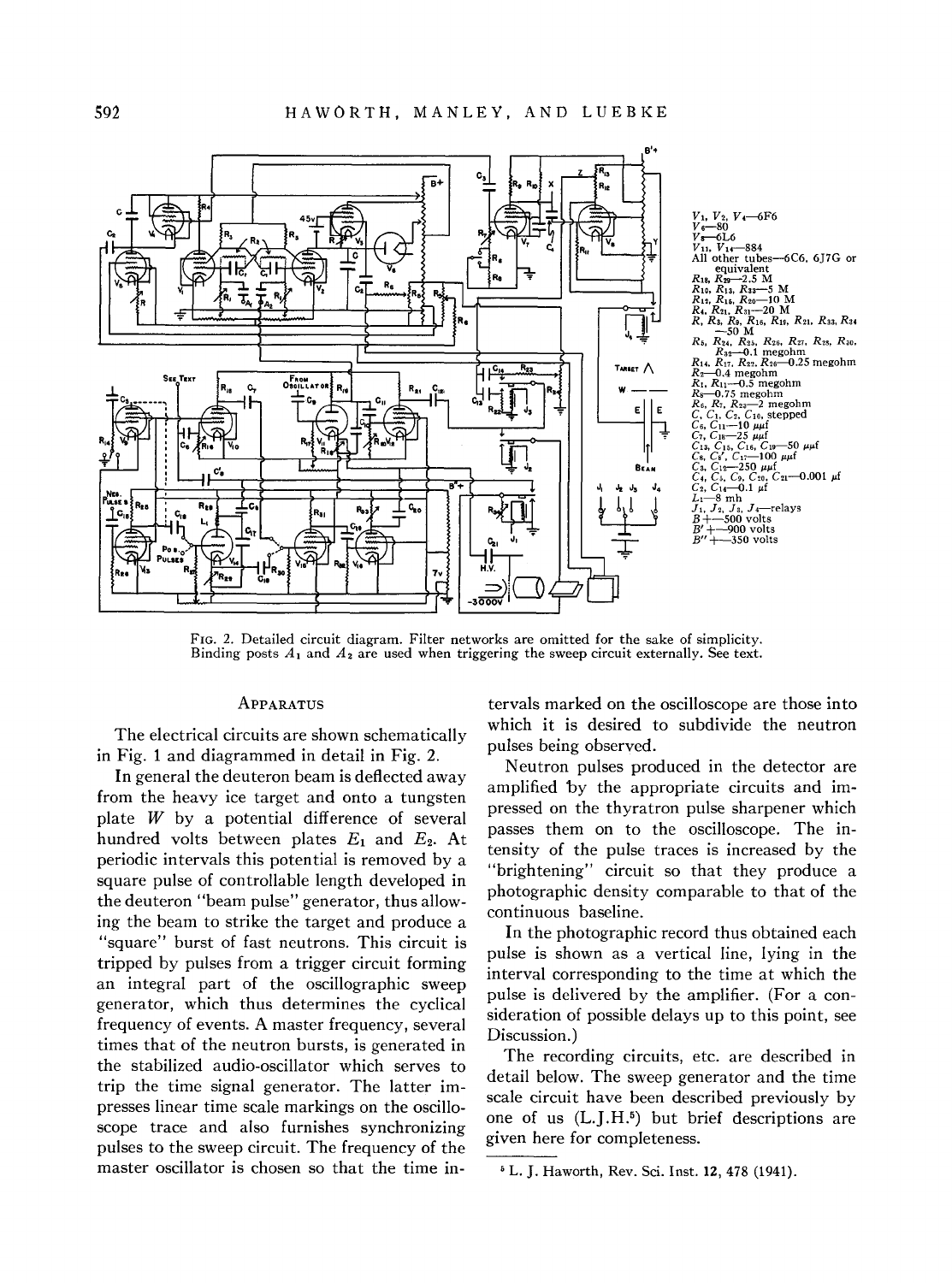## Master oscillator and time scale circuit

The master oscillator is of a standard stabilized type and is not illustrated in Fig. 2. Calibrated frequencies corresponding to time intervals of SO, 100, 150, 250 and 400 microseconds are available, selections being made by a rotary switch. The amplitude of the oscillator is increased by a one-tube amplifier which also serves as a buffer stage.

The Type 884 thyratron,  $V_{11}$ , is fired periodically by the signal from the oscillator. Negative pulses from its plate circuit are sharpened by pentode  $V_{12}$  and then impressed upon the oscilloscope plates to provide time scale markings. Because of the higher speed of the beam while tracing these lines some increase in intensity is necessary to make them comparable to the baseline proper. To accomplish this, positive pulses generated across the cathode resistor *Rig*  are impressed on the modulator grid of the oscilloscope. Since the time constant of the cathode circuit is small, this pulse dies down almost immediately when the thyratron extinguishes. The brightening action therefore occurs only while the time scale pulse is rising, thus contributing to the effective sharpness.

The height of the time scale marks is controlled by *R20* and their brightness by *Rig.* 

## Oscillographic sweep circuit

In general it is not desired to count the neutrons in all time intervals covering a cycle. For example, in many experiments one is not interested in the "tail" of very slow neutrons reaching the detector long after the original burst. In order to obtain the best available resolution on the oscilloscope screen it is therefore desirable that the unwanted intervals be not represented on the trace. This result is best accomplished by some sort of delayed action sweep. The circuit previously described<sup>5</sup> is of such a type.

The action of the circuit is best illustrated by Fig. 3 which shows the sweep voltage as a function of time. The triggering of the deuteron beam pulse is accomplished by a pulse from the sweep circuit at either  $t_1$  or  $t_2$ . If at  $t_1$ , there is a controllable time delay from  $t_1$  to  $t_2$  before the sweep transit begins and the neutrons reaching

the detector during this period are not recorded. The speed of the sweep then determines the interval  $t_2 \rightarrow t_3$  over which the observations are made, following which there is a second delay until a new cycle begins at  $t_1'$ . If, on the other hand, the deuteron beam is triggered at  $t_2$ , the record begins immediately and all delay is subsequent to the sweep. Since it is often advantageous to be able to observe the length of the beam pulse on the screen, we have usually used the second described procedure. The connections in Fig. 2 are arranged accordingly.

The circuit may be arranged to trip only with external pulses or, with sufficiently small bias on  $V_1$  and  $V_2$ , it can be used in a self-oscillating manner. We have usually used the latter arrangement, omitting both *R2's,* and applying no permanent grid bias. In some circumstances, however, it is advantageous to use arrangement 1 of reference 5, particularly when it is desirable to vary the length of interval  $t_1 \rightarrow t_2$  without altering the period of the entire cycle. In this case the synchronizing connection from the plate of  $V_{11}$  (Fig. 2) is removed and an external triggering pulse is introduced at  $A_1$  or  $A_2$  as determined by the polarity of the pulse and by the type of delay desired.

The sweep circuit can be made to give a quite linear (with time) trace displacement but since the time intervals are indicated directly on the pictures and since there is no question of trace distortion in this type of record, great linearity is not necessary.

#### Deuteron beam control

The square pulses controlling the incidence of the deuteron beam on the target are generated by the circuit comprising tubes  $V_7$  and  $V_8$ . The connections given provide for the initiation of this action at time  $t_2$  in Fig. 3.

When the triggering action of  $V_1$  and  $V_2$ suddenly renders  $V_1$  conducting, initiating the



FIG. 3. Oscilloscope sweep voltage.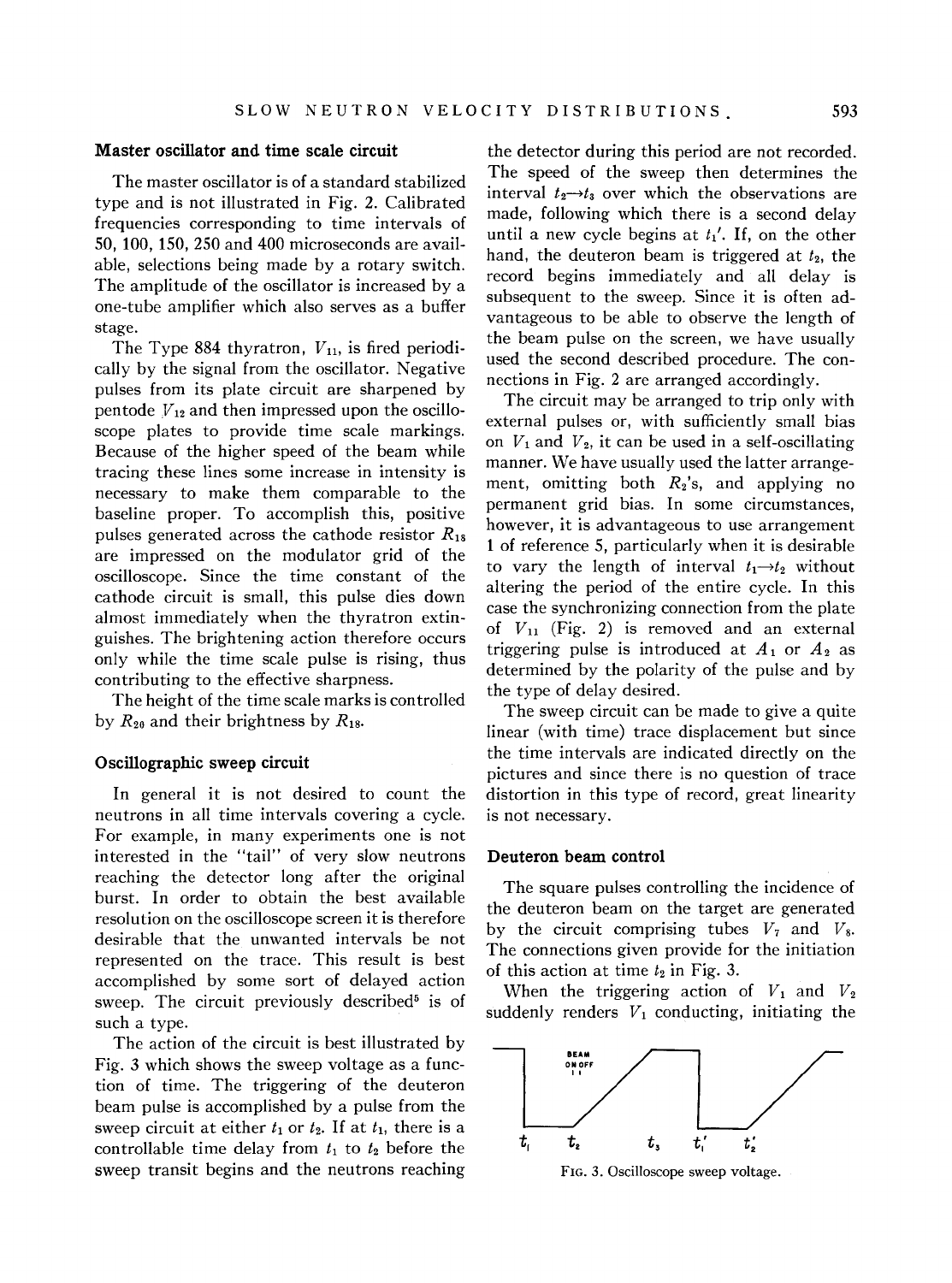

FIG. 4. Oscillograms of "beam pulses" of various lengths. The longest extends over  $750 \mu$ sec.

oscilloscope sweep, a square negative pulse is generated in the plate circuit of  $V_1$  which persists until  $t_1'$ . The grid of  $V_7$  receives through  $C_3$  an abrupt negative impulse which is much larger than necessary for cut-off of this tube.  $V_7$  remains non-conducting until the exponential decay in its grid circuit has reached the cut-off point again, following which the plate current rises to saturation, thus producing a moderately square pulse of which the rise is extremely steep, but the fall "tails" off somewhat after a steep beginning. This pulse is fed to the grid of the beam power pentode *V*8, which is normally biased at or near cut-off, and is much more than sufficient to lift this grid to the point where it draws current, saturating the tube and producing practically a short circuit across the deuteron deflecting plates. Since the time constant  $C_4R_{11}$  is great, the grid of  $V_8$  remains at saturation point until V*7* has become conducting again after which only a small, and hence steep, part of the recovery of the plate of  $V_7$  is necessary to return the grid of  $V_8$  to cut-off. The "overshoots" of the impulses delivered to the grid of *V8*  accentuate the steepness so that an extremely square pulse is delivered to the deflecting plates. (See Fig. 4.) Exact reduction to ground potential, resulting in a centered deuteron beam, is secured by adjustment of point *Y.* For viewing purposes the reduced pulse taken from point  $Z$  is applied to the scope through  $C_{14}$ . When making a neutron pulse record this same pulse is applied through the short time constant circuit  $C_{13}R_{22}$ , producing sharp pulses on the scope when the beam pulse goes on and off. (See Fig. 5.)

The length of the beam pulse is controllable from a few microseconds to several milliseconds by controlling the grid resistor of V*7,* thus determining the time during which this tube remains cut off. Pulses of various lengths are illustrated in the oscillograms of Fig. 4.

#### The neutron pulses

The neutron pulses received from the detector amplifier are sharpened by thyratron  $V_{14}$  together with the low value of R*34*C*8•* A square brightening pulse is generated across the cathode resistor  $R_{29}$  of the thyratron as in the case of the time scale circuit. However, more brightening is necessary for these instantaneous pulses than can be provided by the voltage across  $R_{29}$  unless the latter is made so large as to slow down the action. Amplification and additional squareness are therefore provided by  $V_{15}$ ,  $V_{16}$  being added as a phase inverter.

If the pulses delivered by the amplifier following the detector are positive they are fed directly to  $V_{14}$ , if negative,  $V_{13}$  serves to invert them. In cases, however, when the amplifier has a thyratron or trigger circuit output as, for example, the discriminator circuit of a linear amplifier, *V14* is not necessary for sharpening and the pulses are fed directly to the scope through  $C_8'$ . The same pulses, fed to  $V_{10}$ , are given squareness by virtue of its grid being carried to cut-off. The short time constant of its input circuit enables it to recover quickly after the initial surge of the input pulse, thus imparting a moderately square pulse to V*15* for brightening purposes.\*

When introduced into the circuit through the dotted plate connection  $V_9$  serves, in conjunction with  $V_{13}$ , to provide a coincidence circuit. In addition to being available for ordinary gamma-



FIG. 5. Typical neutron pulse record with boron counter close to a paraffin block. Note pulse after 9th time interval, indicating end of irradiation, and the rise and fall of neutron intensity during and after irradiation. Time scale marks only are shown on the last two traces, the intervals being  $50$   $\mu$ sec. For purposes of reproduction this oscillogram was purposely made some- what) denser than those allowing best pulse resolution when counting.

<sup>\*</sup> Considerably better focusing of the neutron pulses was<br>obtained by applying negative, rather than positive, pulses<br>to the oscilloscope, presumably because the defocusing<br>produced by the deflecting plate change, and that by the modulator grid swing then tended to cancel each other.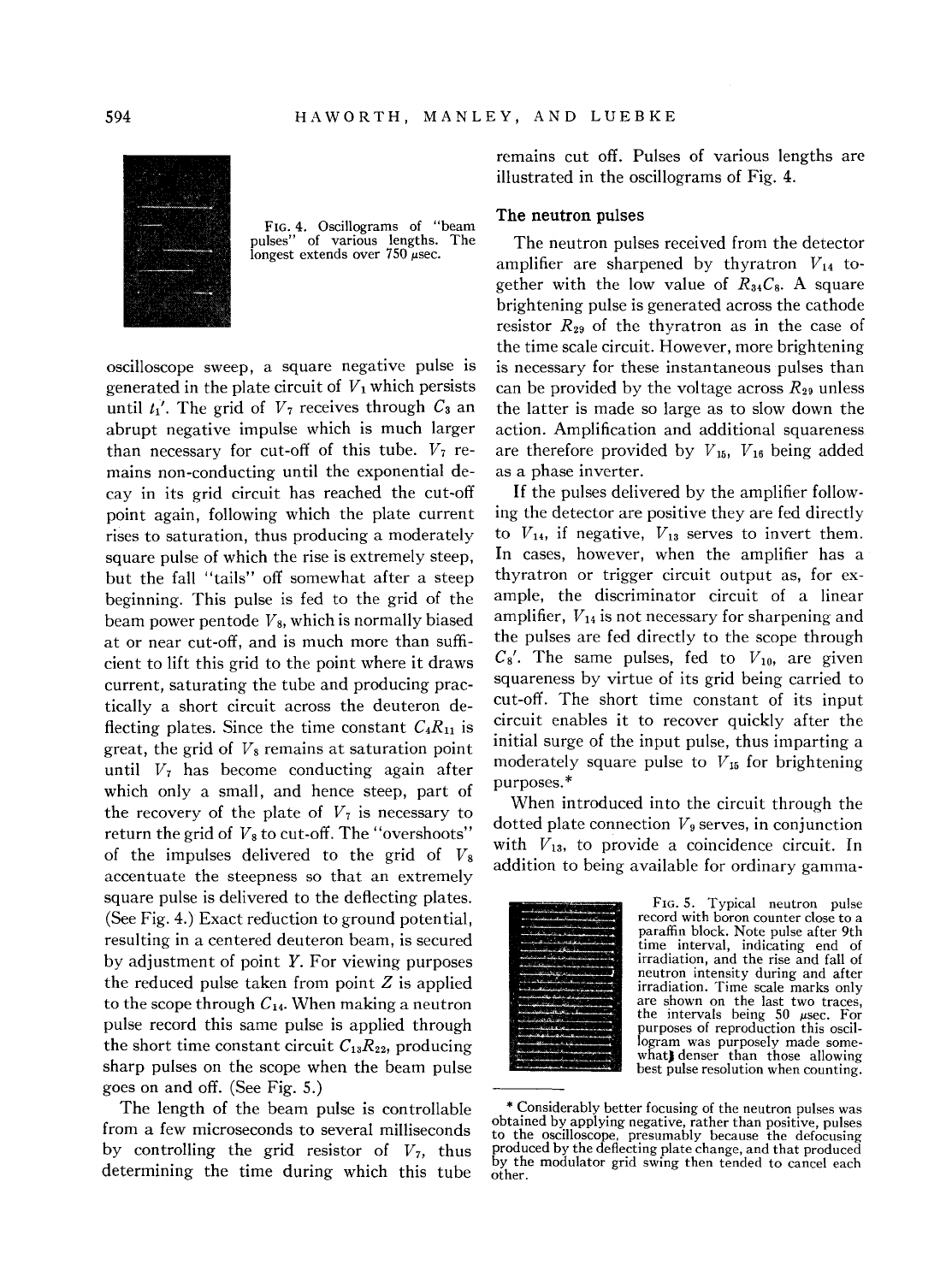gamma, etc., coincidence work, this circuit has proved valuable in the following way. By impressing the proper square wave on  $V_9$  the circuit may be made to respond only during some desired time interval. For example, by biasing  $V_9$  to cut-off and impressing the square positive pulse from point  $X$  all counts are suppressed during the time that the deuteron pulse is on the target. Pulses passed on by  $V_{13}$  (or  $V_{14}$ ) to, say, a scaling circuit will, therefore, be free of fast neutron pulses since none of the latter will be present for any appreciable time after the removal of the deuteron beam from the target. A switching arrangement (not shown) provides for increase of  $C_{17}$  and substitution of a mechanical counter for  $R_{28}$  in cases where the intensity does not warrant the use of a scaling circuit.

#### **Incidental equipment**

The oscilloscope is a Western Electric type 326C, having a very fast blue screen seven inches in diameter. The photographic records are made on 35-mm Eastman Super XX film using an *f:2* lens of 45 mm focal length, set *atf:2.8.* As the height of the pulse traces is kept small for intensity's sake, only about 1.5 mm of film are needed for one exposure. The camera utilizes the film holder and sprockets from a commercial projector. A spring-driven pawl, acting on a toothed wheel, provides sufficiently rapid motion of the film between exposures so that shuttering is not necessary.

The relays shown in Fig. 2 permit photographing of the beam pulse and suppression of the neutron pulses and/or the time scale. Identification marks to set off different parts of the record may be made in this manner.

A small 35-mm still projector is utilized during the counting process. A mirror arrangement permits projection on a screen placed on a slightly sloping table top. About 20 traces are viewed at one time on an  $18 \times 12$  inch screen. Counting is usually done vertically, that is, a given time interval is counted over the whole frame, thus requiring a minimum of written records.

### DISCUSSION.

Various experiments have been conducted to test the rapidity of response of the apparatus.



FIG. 6. Rise and fall of slow neutron intensity outside surface of paraffin blocks. (a)  $BF_3$  counter, used as detector, placed against surface of 5-inch cube with target at center; (b) near half of cube removed and  $BF_3$  ionization chamber substituted for counter.

With the target grounded through a fairly high resistance the pulse produced on it by the ion beam was passed through one of the neutron pulse amplifiers, but not the thyratron, and applied to the oscilloscope. Within the limits of error ( $\sim$ 2  $\mu$ sec.) coincidence was observed, as is to be expected, between attainment of complete neutralization of the deuteron deflecting field and incidence of the beam on the target. There exists, however, a delay of approximately  $8 \mu$ sec.\* between triggering of the oscilloscope sweep circuit, initiating the sweep and the first time interval, and the beginning of the deuteron current, a delay easily measured and corrected for. It should be noted that the result of the first-mentioned test precludes any appreciable delay in the pulse amplifier.

To determine the over-all delay, including any effects due to the neutron detector response and to the processes of slowing down and diffusion in the paraffin block, a detector was placed in contact with the block and a time distribution of pulses obtained while using a rather long beam pulse. Results of such an experiment in which a small  $BF_3$  proportional counter was employed as

<sup>&</sup>lt;sup>\*</sup> In the most recent work this delay has been reduced by converting  $V_7$ ,  $V_8$  into a regenerative trigger circuit by means of a condenser from the plate of  $V_8$  to the grid of  $V_7$ .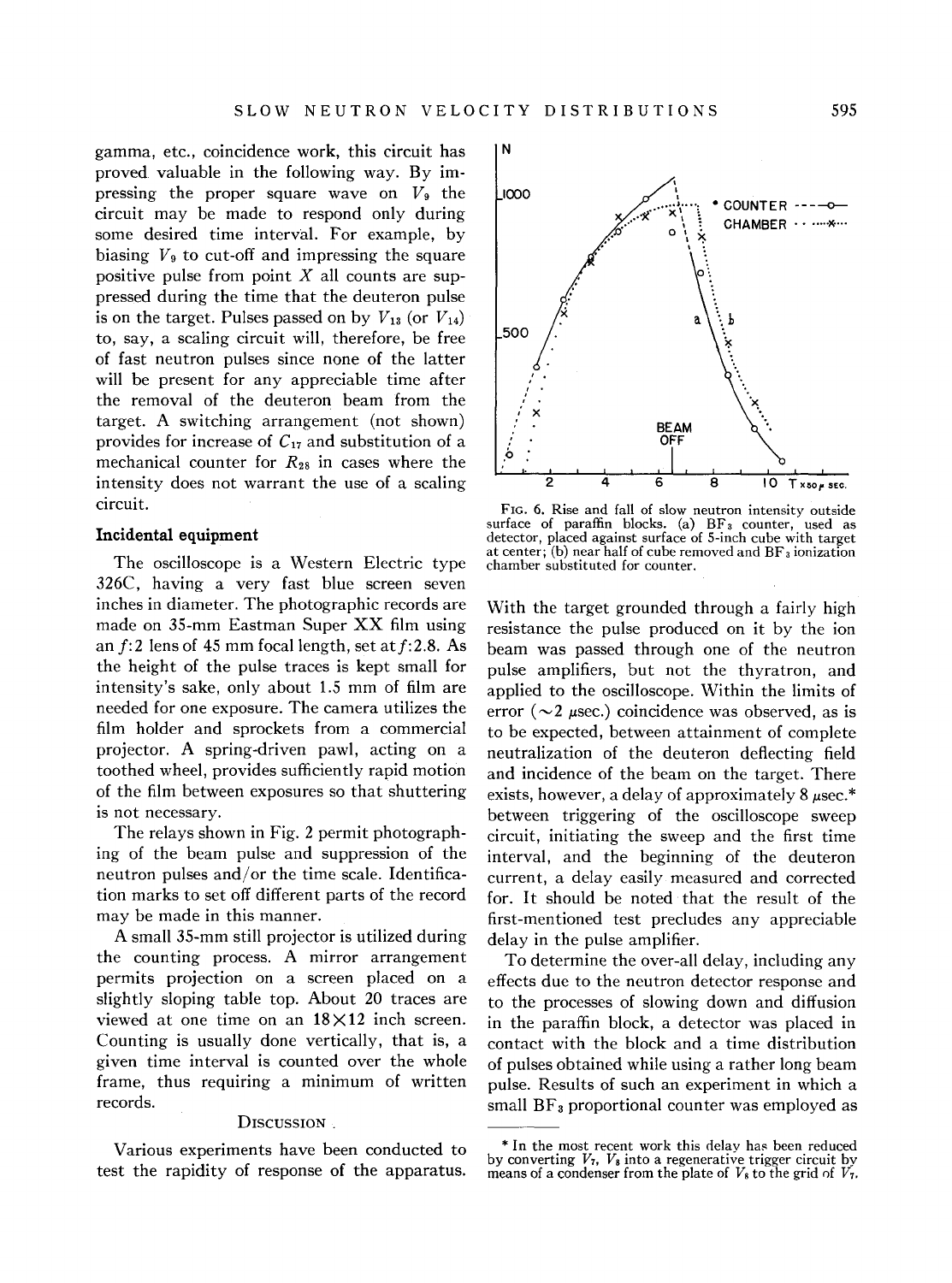a detector are shown in Fig. 6, curve *a.* The paraffin block was a five-inch cube. The exponential rise and fall are the result of the finite lifetimes of the diffusion and capture processes inside the paraffin.

In order to determine the total delay from extrapolation of this curve some calculation is necessary if the count in the first time interval is to be used. If any delay, including that of the fast neutron burst, is present it is obvious that the curve should not pass through this point. For example, if the delay covers more than half of the interval, the point would be plotted at a time before the counting actually began! Since the extrapolation is difficult without the use of this interval, the following method was adopted. From the shape of the curve, excluding the first interval, the mean life corresponding to the exponential rise, and the saturation value  $N_0$ were calculated, thus giving the constants in the equation

$$
I=\frac{N_0}{\Delta t}(1-e^{-t/T})
$$

where  $\Delta t$  = the length of a time interval (50  $\mu$ sec. in this case). To determine  $t_0$  the time at which counting actually started it is only necessary to set

$$
N_1 = \int_{t_0}^{\Delta t} \frac{N_0}{\Delta t} (1 - e^{-t/T}) dt
$$

to determine *to.* 

Applying this method to the data of Fig. 6, a value  $t_0 = 6$  µsec. was obtained indicating that no delay whatever was present except for that involved in the production of the fast neutron burst and the gradual diffusion from the interior of the block. A similar result was obtained when the counter was placed in the center of a 25 gallon tank of distilled water.\* In both cases decay started immediately when the beam was redeflected. Indeed, considerable decrease occurs during the first half-interval after the deflection as seen by the low value of the count for the interval centering about the time at which the beam was turned off.

Results of a similar experiment using a double parallel plate ionization chamber (20-cm diameter, 2-cm depth in each half), and a somewhat smaller paraffin block (hence a shorter mean life) are shown in curve *b* of Fig. 6. Calculations are more difficult in this case but as well as can be determined the total delay seems to be slightly in excess of 50  $\mu$ sec. Part of this delay, in addition to that of the fast neutron burst, can be directly accounted for. A few microseconds are required for the neutrons to pass from the paraffin block into the active part of the chamber. In addition an oscillographic study made by superposing the discriminator pulses on those delivered by the amplifier indicated that on the average about 20  $\mu$ sec. elapsed between the beginning of the latter and their obtaining of sufficient intensity to trip the biased (above background) discriminator. The apparently remaining unresolved delay of 10 to 15  $\mu$ sec. may be the result of uncertainties in the analysis of the causes or may be due to some additional lag within the chamber. Whatever the cause, it is felt that a value of 50  $\mu$ sec. for the total is sufficiently accurate for practical purposes.

As a final check fast neutron recoils in the chamber were studied in the absence of paraffin. The distribution was essentially square, slight departures being doubtless due to the presence of a few stray slow neutrons. A few counts were observed in the first time interval, indicating a delay shorter than that above by just about the time required for the slow neutrons to penetrate the chamber.

The resolution of the apparatus is determined almost entirely by the length of the time intervals covered in counting and by the time distribution of the burst of slow neutrons. Both must in turn be chosen in accordance with the available slow neutron intensity. The curves of Fig. 6 illustrate that the burst of slow neutrons escaping from the paraffin is much more extended than is that of the fast neutrons. Unfortunately, reductions in amount of paraffin and therefore in mean life are accompanied by corresponding reductions in slow neutron intensity, so that one is forced to compromise between two evils.

It should be pointed out that the relative velocity distribution within the slow neutron burst is not constant as a function of time. For example, very few neutrons of much greater than thermal energies will be present for any

<sup>\*</sup> The mean life for this case was, of course, much longer.